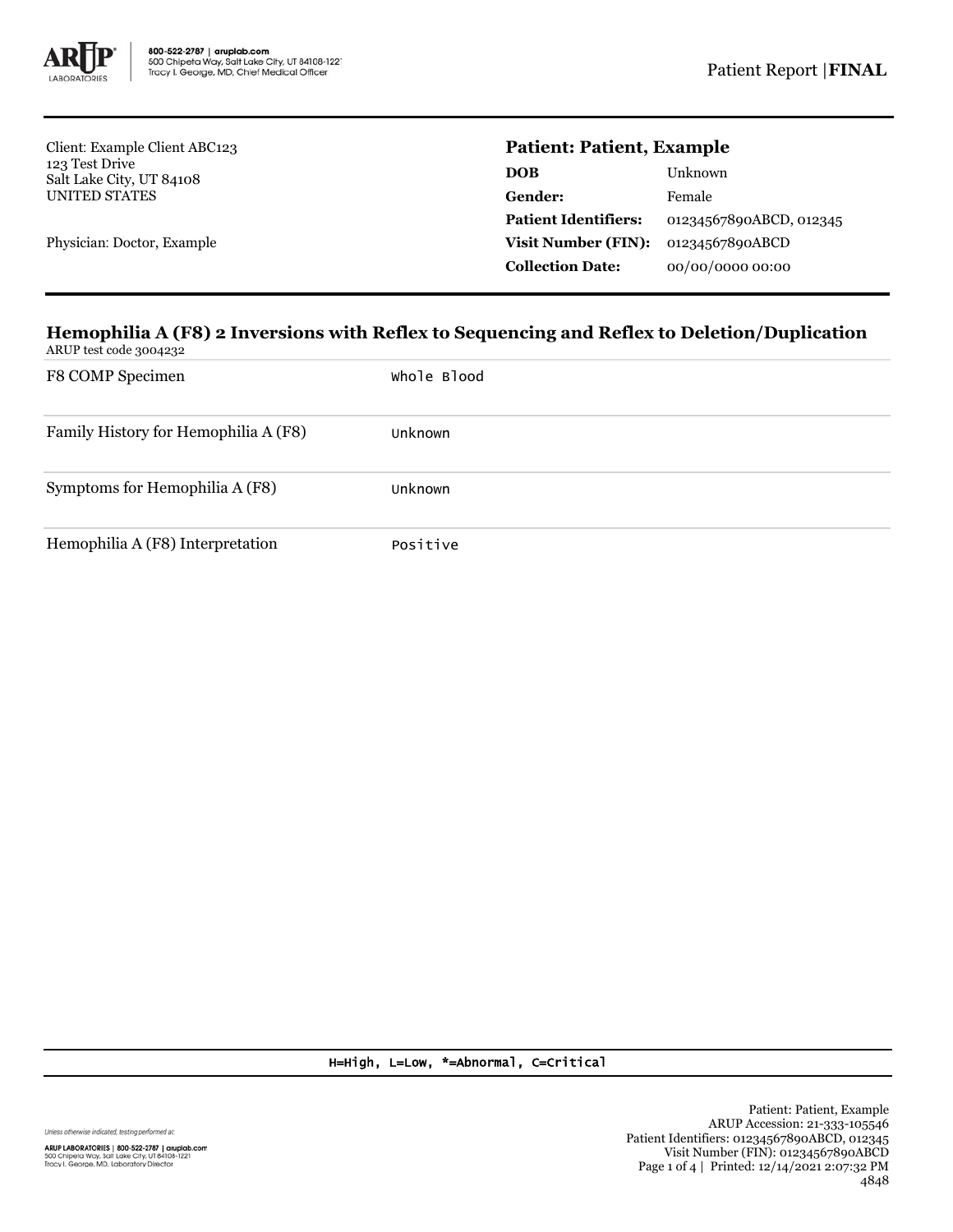

Inversion Analysis: Negative for pathogenic variants, therefore, F8 sequencing was performed. Sequencing: Negative for pathogenic variants, therefore, F8 deletion/duplication testing was performed. Deletion/Duplication Analysis: Positive for a pathogenic variant. INDICATION FOR TESTING Confirm diagnosis. **RESULT** One pathogenic variant was detected in the F8 gene.

PATHOGENIC VARIANT Gene: F8 (NM\_000132.4) Nucleic Acid Change: Deletion of exon 26; Hemizygous Inheritance: X-linked

INTERPRETATION One pathogenic variant, deletion of exon 26, has been identified in the F8 gene by Multiplex Ligation-dependent Probe Amplification (MLPA) analysis. This molecular result is consistent with a diagnosis of hemophilia A. All of this individual's female offspring, and none of the male offspring, will inherit the variant.

Since this deletion includes the last exon of the F8 gene, and the breakpoints of the deletion cannot be determined by this assay, the deletion may extend downstream of the F8 gene.

No pathogenic variants were detected by inversion testing or massively parallel sequencing. Please refer to the background information included in this report for the clinical sensitivity and limitations of this test.

Evidence for variant classification: The deletion of exon 26 in the F8 gene has been described in several individuals affected with severe hemophilia A (see link to F8 database and references therein, Rydz 2013) and is considered pathogenic. This deletion occurs in the last exon of the F8 gene, therefore the deletion may extend downstream of the F8 gene.

RECOMMENDATIONS This individual should be followed at a hemophilia treatment<br>center. Genetic consultation is indicated, including a<br>discussion of medical screening and management. At risk family<br>members should be offered testing for the i 3003144).

**COMMENTS** Likely benign and benign variants are not reported.

**REFERENCES** Link to F8 database: http://www.factorviii-db.org/

Rydz N et al. The Canadian "National Program for hemophilia mutation testing" database: a ten-year review. Am J Hematol. 2013 Dec;88(12):1030-4. PMID: 23913812.

This result has been reviewed and approved by



H=High, L=Low, \*=Abnormal, C=Critical

Unless otherwise indicated, testing performed at:

ARUP LABORATORIES | 800-522-2787 | aruplab.com 500 Chipeta Way, Salt Lake City, UT 84108-1221<br>Tracy I. George, MD, Laboratory Director

Patient: Patient, Example ARUP Accession: 21-333-105546 Patient Identifiers: 01234567890ABCD, 012345 Visit Number (FIN): 01234567890ABCD Page 2 of 4 | Printed: 12/14/2021 2:07:32 PM 4848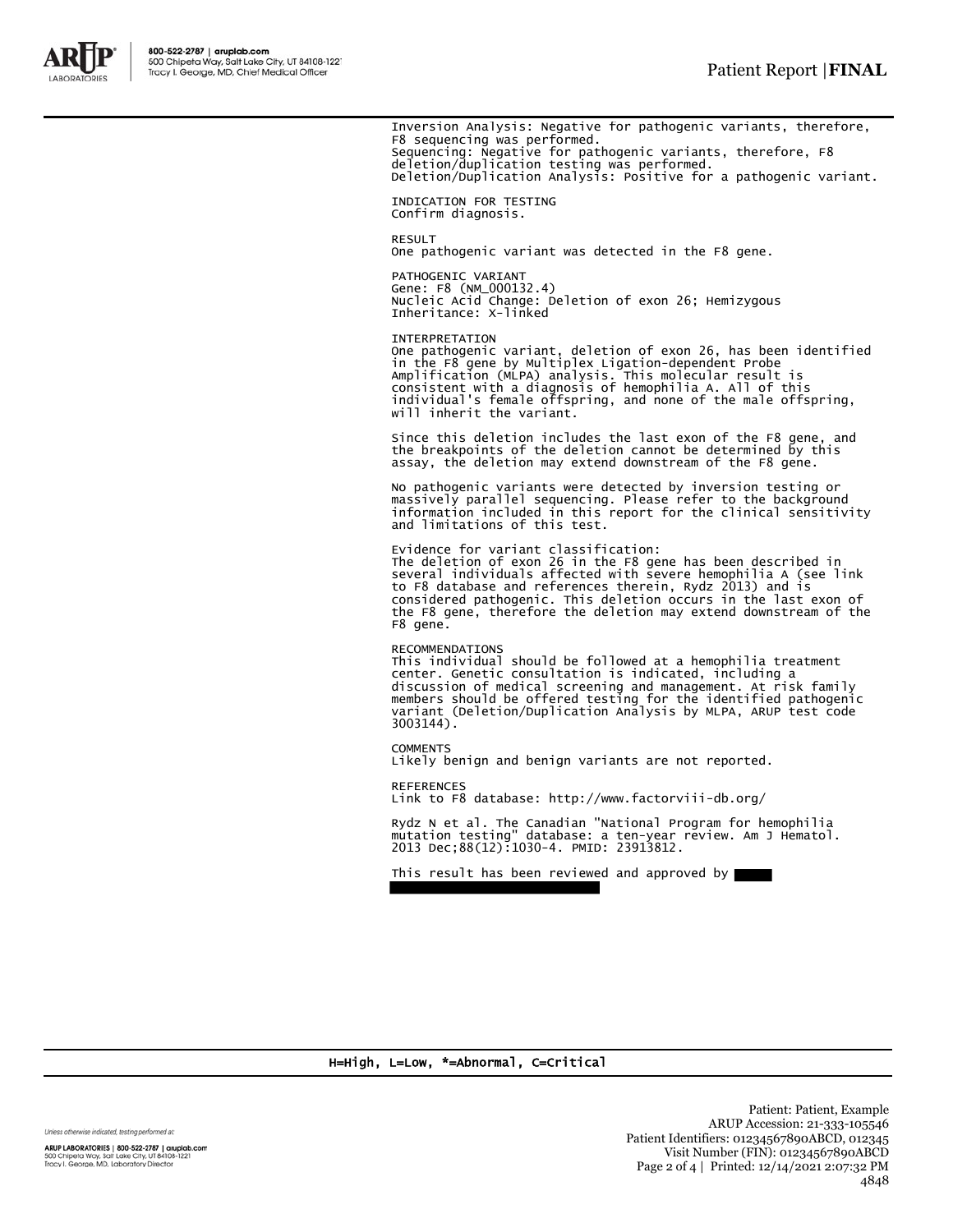

BACKGROUND INFORMATION: Hemophilia A (F8) 2 Inversions with Reflex to Sequencing and Reflex to Deletion/Duplication CHARACTERISTICS: Hemophilia A is characterized by deficiency of factor VIII clotting activity. Less than 1 percent factor VIII activity results in severe deficiency associated with<br>spontaneous joint or deep muscle bleeding. Moderate deficiency<br>(1-5 percent activity) and mild deficiency (6-40 percent<br>activity) are associated with prolonged bleeding increased bleeding tendencies. EPIDEMIOLOGY: 1 in 5,000 live male births worldwide CAUSE: Pathogenic F8 germline variants INHERITANCE: X-linked recessive. In the estimated 30 percent of cases that appear to be de novo, the mother is found to be a carrier at least 80 percent of the time. PENETRANCE: 100 percent in males. Approximately 30 percent of female carriers have factor VIII activity levels of less than 40 percent and are at risk for bleeding symptoms typically consistent with mild hemophilia A. CLINICAL SENSITIVITY: 98 percent GENE TESTED: F8 (NM\_000132.4) METHODOLOGY: F8 intron 22-A and intron 1 inversions detected by inverse PCR and electrophoresis. Capture of all coding exons and exon-intron junctions of the F8 gene, followed by massively parallel sequencing. Sanger sequencing performed as necessary to fill in regions of low coverage and confirm reported variants. Multiplex ligation-dependent probe amplification (MLPA) of the F8 gene. ANALYTICAL SENSITIVITY/SPECIFICITY: The analytical sensitivity and specificity for inversion analysis and MLPA is 99 percent. The analytical sensitivity of sequencing is approximately 99 percent for single nucleotide variants (SNVs) and greater than 93 percent for insertions/duplications/deletions from 1-10 base pairs in size. Variants greater than 10 base pairs may be<br>detected, but the analytical sensitivity may be reduced.<br>LIMITATIONS: A negative result does not exclude a diagnosis of<br>or carrier status for hemophilia A. This tes the F8 gene. Variants in regions that are not included in the preferred transcript are not detected. Regulatory region variants and deep intronic variants, other than the type 1 or<br>type 2 intron 22-A and intron 1 inversions, will not be<br>identified. Rare F8 intron 22-A and intron 1 inversions<br>different breakpoints may not be detected by thi detected based on the breakpoints of the rearrangement.<br>Deletions/duplications/insertions of any size may not be<br>detected by massively parallel sequencing. Diagnostic errors can<br>occur due to rare sequence variations. In so transplantation. Noncoding transcripts were not analyzed. This test was developed and its performance characteristics

determined by ARUP Laboratories. It has not been cleared or approved by the US Food and Drug Administration. This test was performed in a CLIA-certified laboratory and is intended for clinical purposes.

Counseling and informed consent are recommended for genetic testing. Consent forms are available online.

## H=High, L=Low, \*=Abnormal, C=Critical

Unless otherwise indicated, testing performed at:

ARUP LABORATORIES | 800-522-2787 | aruplab.com 500 Chipeta Way, Salt Lake City, UT 84108-1221<br>Tracy I. George, MD, Laboratory Director

Patient: Patient, Example ARUP Accession: 21-333-105546 Patient Identifiers: 01234567890ABCD, 012345 Visit Number (FIN): 01234567890ABCD Page 3 of 4 | Printed: 12/14/2021 2:07:32 PM 4848